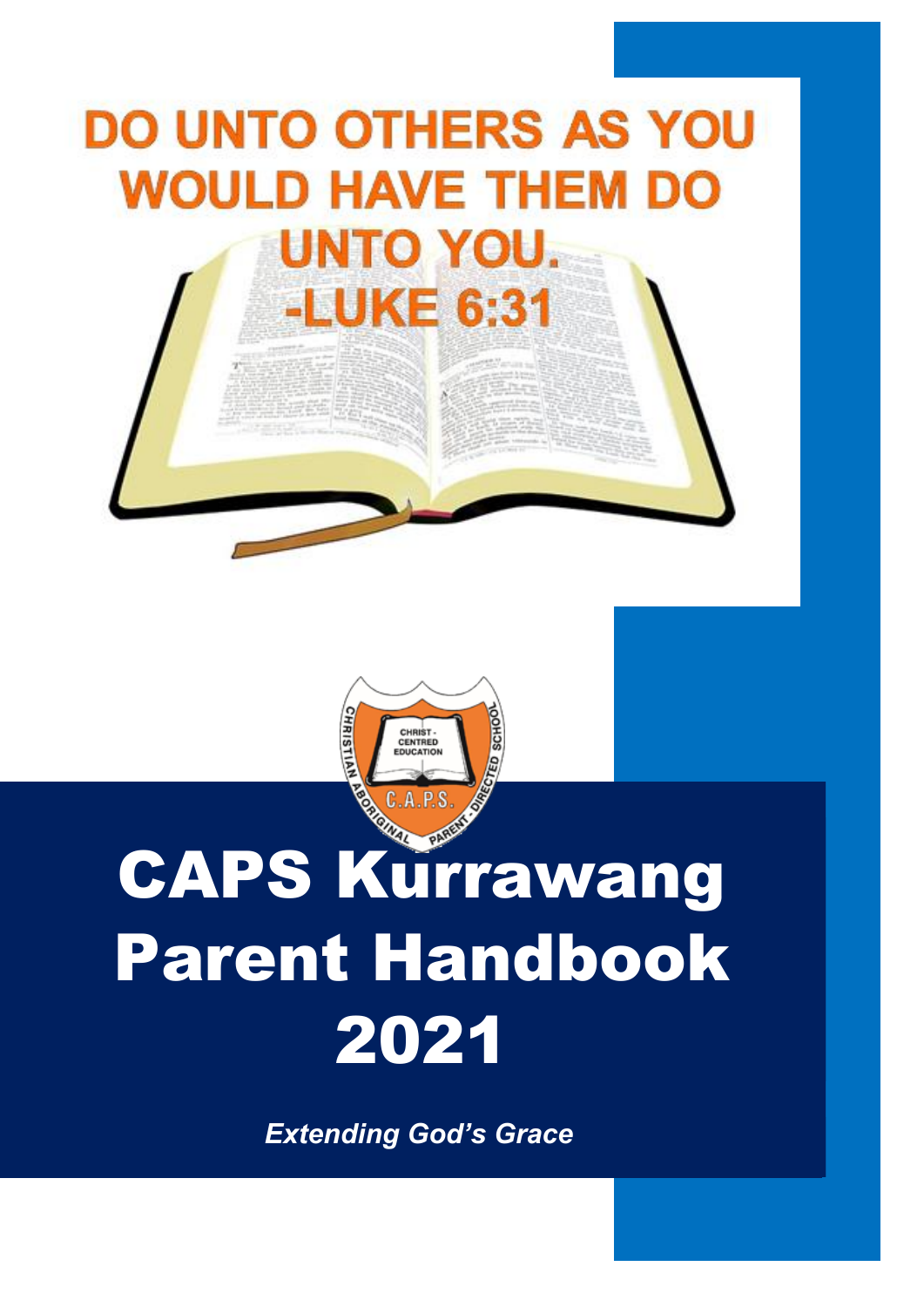# **Contents**

| 1.  |  |
|-----|--|
| 2.  |  |
| 3.  |  |
| 4.  |  |
| 5.  |  |
| 6.  |  |
| 7.  |  |
| 8.  |  |
| 9.  |  |
| 10. |  |
| 11. |  |
| 12. |  |
| 13. |  |
| 14. |  |
| 15. |  |
| 16. |  |
| 17. |  |
| 18. |  |
| 19. |  |
| 20. |  |
| 21. |  |
| 22. |  |
| 23. |  |
| 24. |  |
| 25. |  |
| 26. |  |
| 27. |  |
| 28. |  |
| 29. |  |
| 30. |  |
| 31. |  |
| 32. |  |
| 33. |  |
| 34. |  |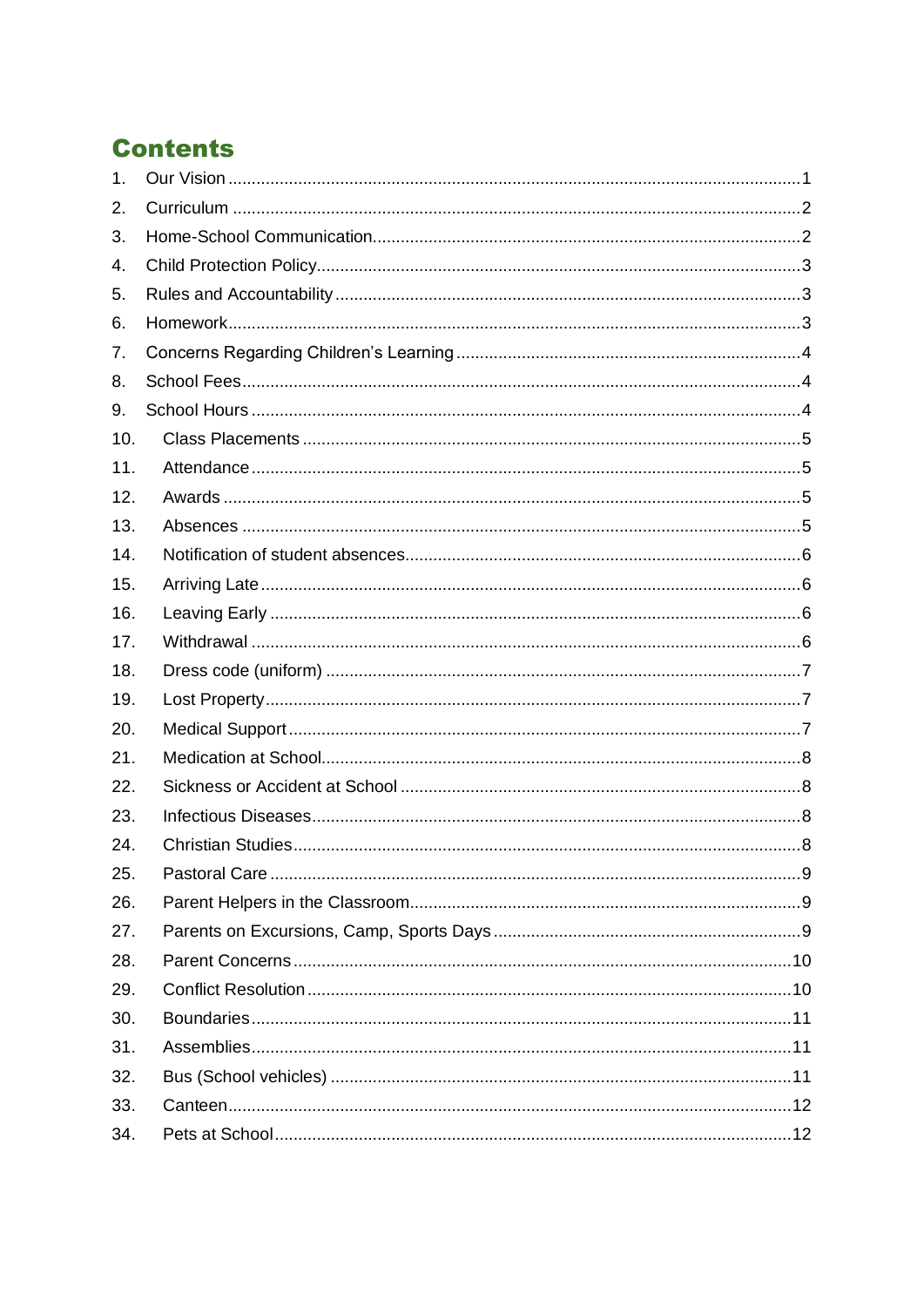# <span id="page-2-0"></span>1. Our Vision

• "CAPS is a Christian organisation recognised for excellence in education and training of Aboriginal students"

# **Ethos**

At CAPS we will:

- Equip students to be confident Christian leaders
- Provide a safe, positive and inspiring learning community for students, staff and families
- Actively engage families and communities in the students' education
- Operate with integrity, transparency and accountability

# OUR MOTTO AND VERSE

# God's Grace" *"Extending*

"Do unto others as you would have them do unto you"

Luke 6:31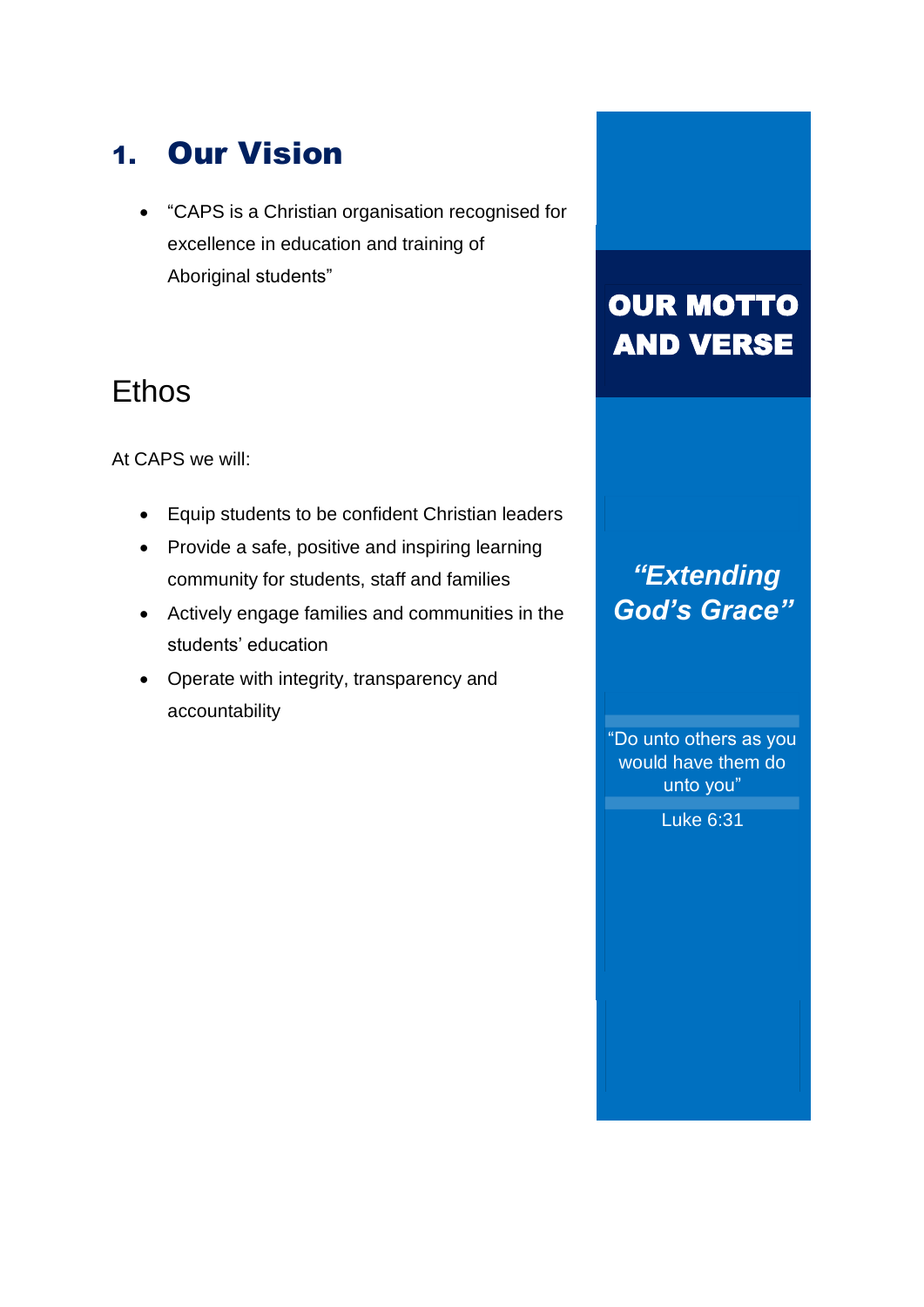## <span id="page-3-0"></span>2. Curriculum

The academic program is based on the WA Curriculum and Assessment Outline, as well as embracing Christian Values and Aboriginal Wongatha Culture. Students are grouped according to their academic ability and are encouraged to confidently inform the teachers when they are having difficulty, allowing them to have ownership of their learning. Our ambition is to equip all students to become responsible citizens enabling them to serve the wider community.

The literacy program used is *LEM Phonics, SHARP Reading, STARS Comprehension and Talk 4 Writing*

The numeracy program used is *Prime Australia Maths and Think Mentals*

### <span id="page-3-1"></span>3. Home-School Communication

#### **Reports**

All students receive a written report at the end of each semester.

#### **Parent-Teacher Interviews**

**First Term:** Parent-Teacher interviews are held 4 weeks into first term. This is to give parents and teachers the opportunity to meet, become acquainted and for parents to inform teachers about their child

**Third Term:** Interviews are held in term 3 following the issue of first semester reports. These allow for discussion of the report and the student's progress.

Parents may also request an interview during the year by contacting the office and making an appointment to see the class teacher.

Please remember that teachers are busy people. They attend staff meetings, curriculum planning meetings after school, and have their own personal and family commitments too. Please request an interview; do not expect a teacher to be freely available before or after school. The teacher's first priority before school is to organise the children for the day's activities; they cannot conduct an interview unless it has been arranged.

Parents are encouraged to contact the school whenever difficulties arise. Please do so in writing or phone the office and request the relevant staff member to return the call.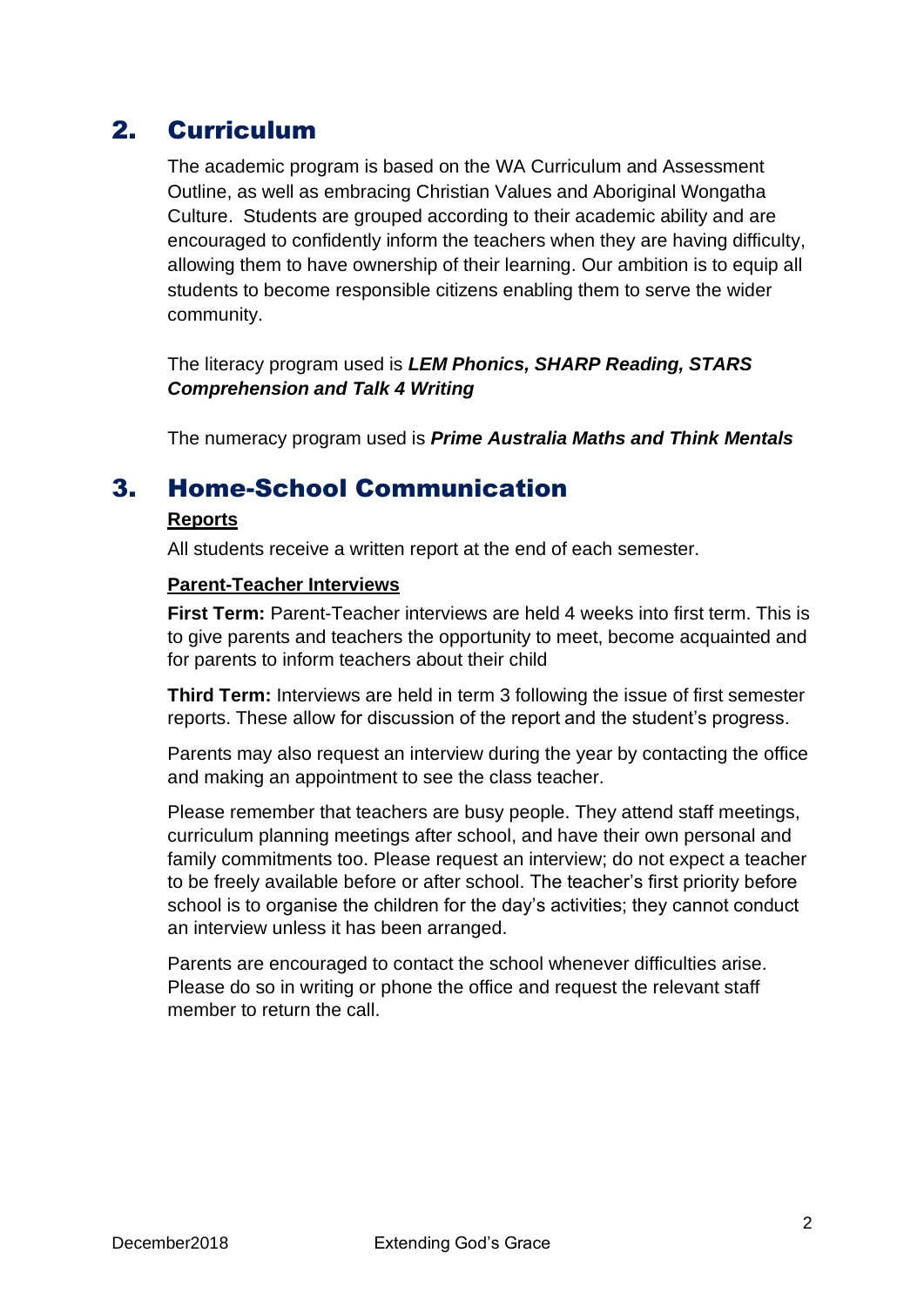# <span id="page-4-0"></span>4. Child Protection Policy

CAPS Kurrawang is passionate about ensuring every child has the right to be safe and the curriculum used is *Keeping Safe Child Protection*, Therefore we teach all children, in an appropriate way to:

- Recognise abuse and tell a trusted adult about it
- Understand what is appropriate and inappropriate touching
- Understand ways of keeping themselves safe

#### <span id="page-4-1"></span>5. Rules and Accountability

*"Jesus said unto them, Thou shalt love the Lord thy God with all thy heart, and with all thy soul, and with all thy mind. This is the first and great commandment. And the second is like unto it. Thou shalt love thy neighbour as thyself."* Matthew 22:37-39 (KJV)

The school rules are based on respect for God, respect for yourself and respect for others (including property).

We believe that children need

- To be actively involved in the writing and review of the **Student Code of Conduct** each year
- Clear, simple rules (expressed positively if possible)
- Training in appropriate behaviours
- Encouragement for appropriate behaviour, and
- Consequences for breaking rules, which are applied consistently and fairly. Set out by the students in the **Student Code of Conduct**

Students are encouraged, but not forced, to publicly acknowledge and apologise for their inappropriate behaviour, if they genuinely feel remorse for their behaviour.

Students need to take responsibility for their behaviour by being accountable for their actions and are encouraged not to justify their behaviour. **"And as it is appointed unto men once to die, but after this judgement:" Hebrews 9:27 (KJV)**

#### <span id="page-4-2"></span>6. Homework

Home work is an extension of the classroom teaching program and does not include reading of 20 minutes per night. Homework will be automatically included, if your child has trouble completing homework, or takes longer than the specified time, please discuss the situation with the class teacher, or write a note/email the teacher.

When possible, homework will be issued on Monday for the week. This enables families to adjust their routines and accommodate after school activities.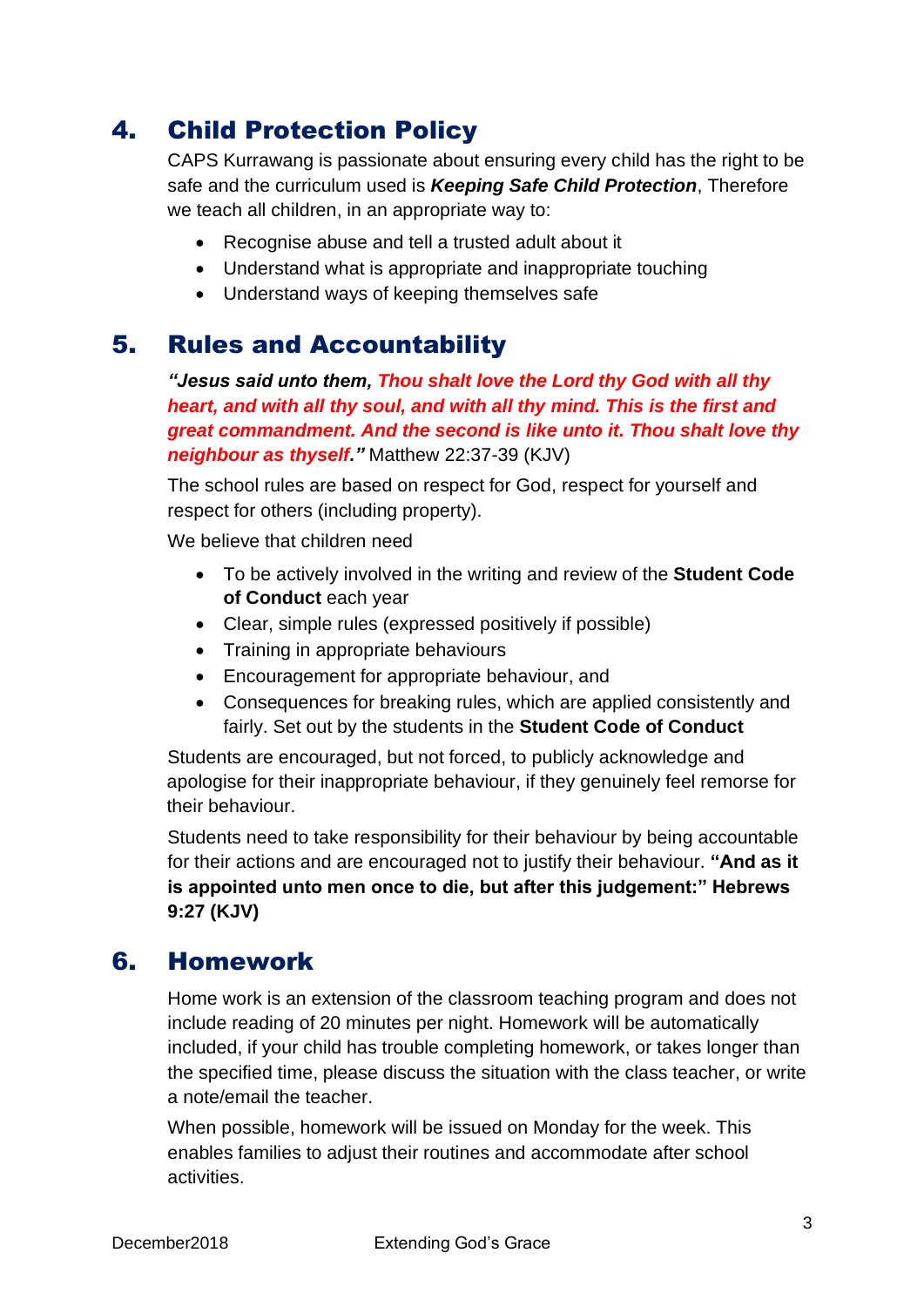#### **Homework Time Allocation**

#### **Year Total Time Per Night**

- 1 10 minutes 4 night per week
- 2 15 minutes 4 night per week
- 3 20 minutes 4 night per week
- 4 25 minutes 4 night per week
- 5 30 minutes 4 night per week
- 6 35 minutes 4 night per week

#### <span id="page-5-0"></span>7. Concerns Regarding Children's Learning

If parents are concerned about their child's progress, they are encouraged to make an appointment to discuss the matter with their Child/rens class teacher, who may organise an appropriate assessment, teaching program or referral.

#### <span id="page-5-1"></span>8. School Fees

School fees cover any incursions and excursion fees (including school camps), as well as additional learning resources throughout the year. To allow your child to be included in these activities' fees need to be paid by week 4 of each term, otherwise they will not be able to participate. A separate invoice will be issued stating cost of activity for those families who have not paid.

#### <span id="page-5-2"></span>9. School Hours

CAPS Kurrawang commences classes on;

- Monday to Thursday 8.30am to 3.20pm
- Friday 8.30 to 1.20pm

It is expected that children be in class by 8.30am, ready for the commencement of lessons.

Morning Break – 10.40am – 11.00am

Lunch break – 1.00pm – 1.30pm

#### **In the event of Extreme Weather Conditions the school is subject to close at short notice.**

- **Catastrophic Fire Danger**
- **Bushfires**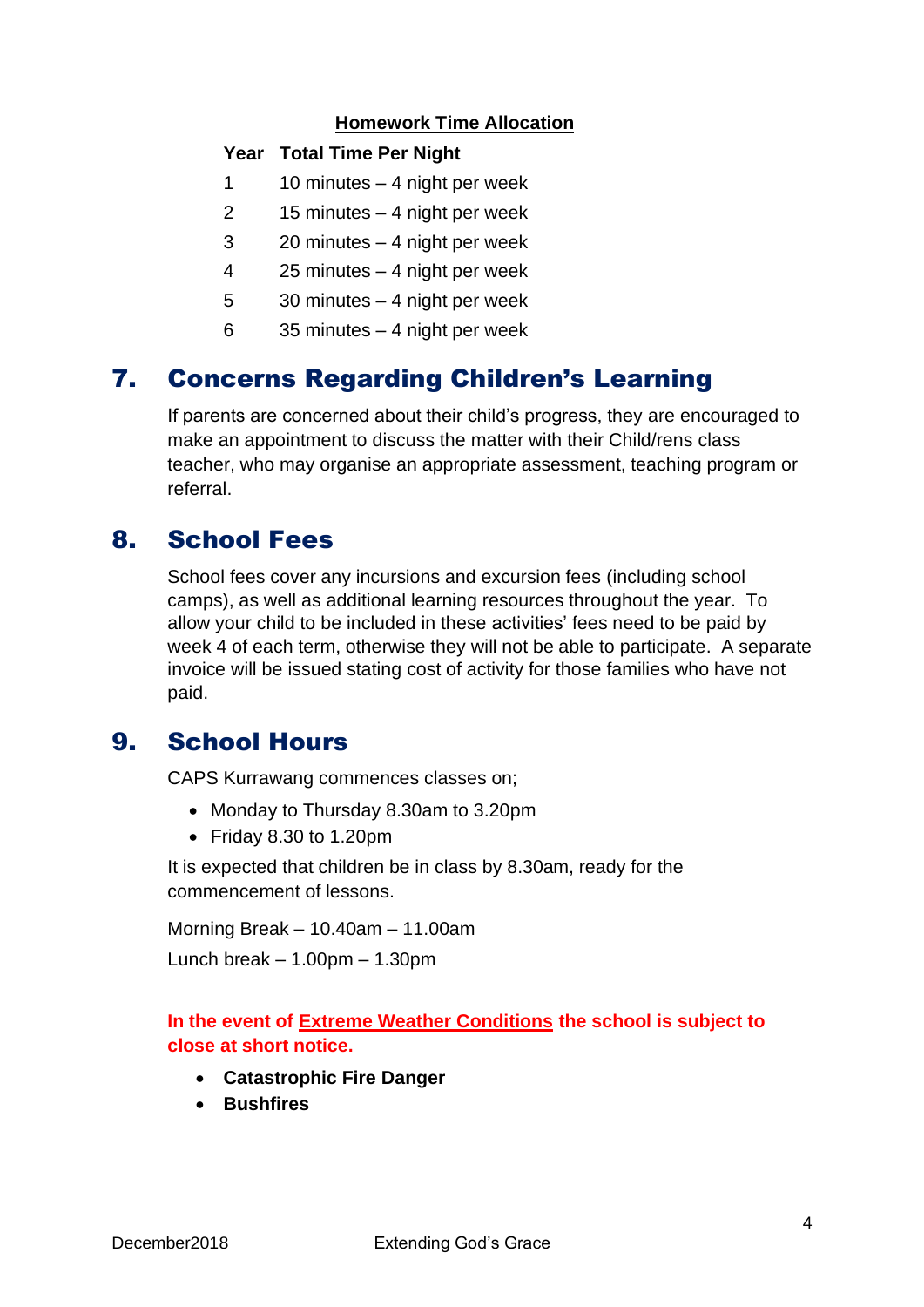## <span id="page-6-0"></span>10. Class Placements

Ideally we would like the students to be learning in their four classes – Early Childhood: Kindy – Pre-Primary Primary: Years 1-2, Years 3-4 and Year 5-6. However due to staffing arrangements this may not be possible.

If there is low teacher numbers, then students will be merged into other classes and the students are grouped into their ability groups for English and Maths, and they rotate through learning stations. At present the maximum number of students the school can cater for is 60.

We recognise that for other learning areas the students need to have separate classes, therefore the afternoon session the students are separated into different groups.

- Kindy Pre Primary
- Year 1 Year 2
- Year 3 Year 4
- Year 5 Year 6

Please note: This may change dependent upon teacher numbers and student needs

#### <span id="page-6-1"></span>11. Attendance

Parents have a legal obligation to ensure their children attend school every day and for the entirety of the day.

To encourage attendance:

• Students who have 100% attendance will receive a special award of \$150. The school will allow **5 days with a medical certificate,** to still qualify for the attendance award.

#### <span id="page-6-2"></span>12. Awards

The school gives a number of different awards to students for their performance throughout the year. These awards are judged upon attendance, the student's work ethic and behaviour.

#### <span id="page-6-3"></span>13. Absences

If a child is absent for any reasons, parents are responsible to contact the school by phone before 9.00am. Messages should include the student's name and reason for the absence.

All verbal absences must be followed in writing when the student next attends school and any medical certificates.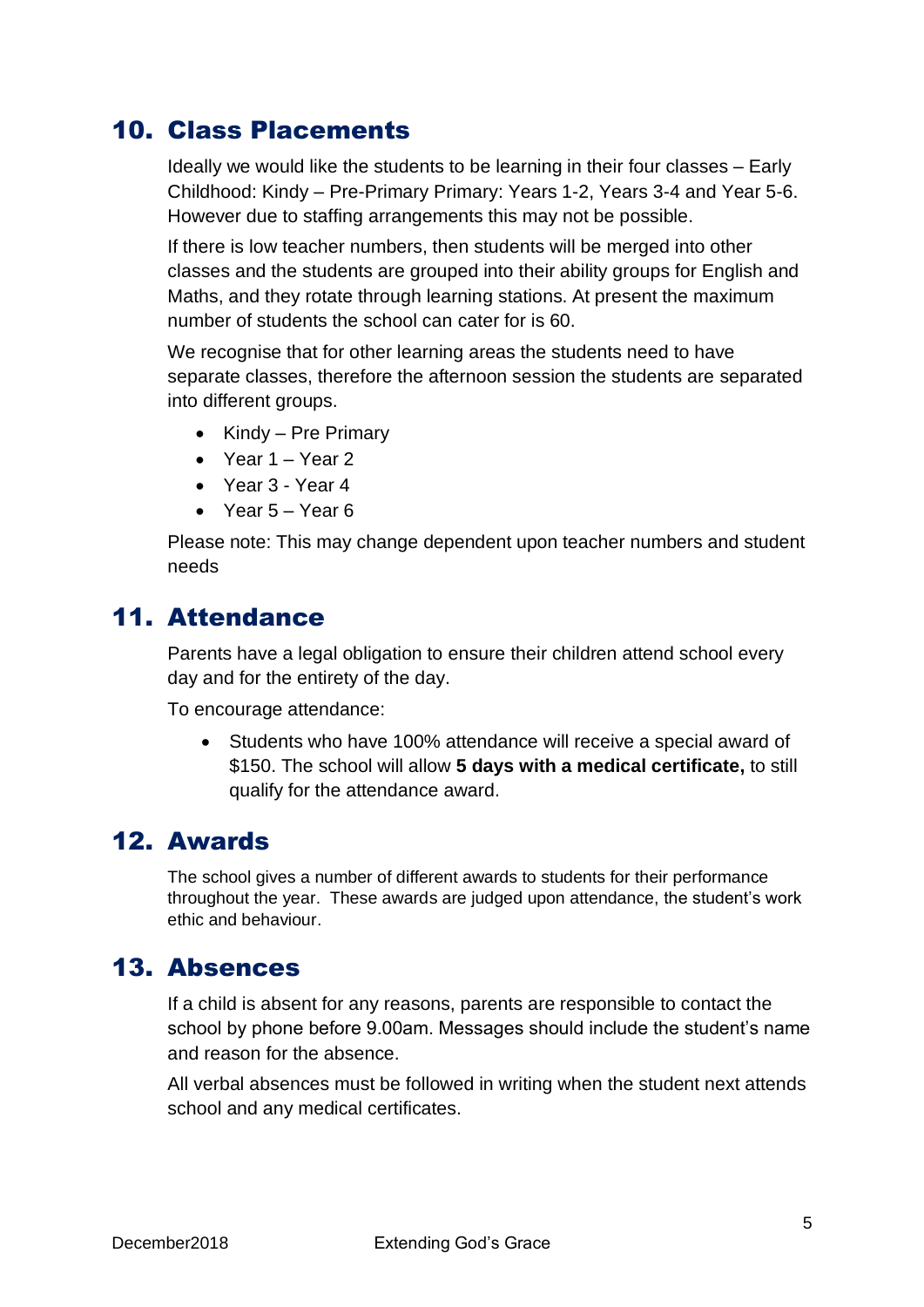#### **Please note:**

- If an absence/s is not notified within 2 days, the school will notify the student education officer of the absence/s.
- After 20 days of a student being absent, the school will inform the Education Department of every day the student is absent thereafter.
- If no notification is received after 5 weeks of being absent a student's enrolment will be cancelled and the Education Department will be notified

#### <span id="page-7-0"></span>14. Notification of student absences

The school will notify parents and caregivers on their contact numbers if students are absent or late to school without reason. This occurs each day starting at approximately 10.00am. It is the caregiver's responsibility at all times to provide correct mobile numbers to the school. If a reply has not been received, the school will then ring other contact numbers to ensure the student's absence/lateness is followed up.

#### <span id="page-7-1"></span>15. Arriving Late

Children arriving late are to report to the school office to be marked present and the time of arrival recorded. Habitual lateness is unacceptable and will be addressed in a meeting with the Principal.

### <span id="page-7-2"></span>16. Leaving Early

Children leaving School early due to ill health or to attend an appointment are to be collected at the school office. Parents/caregivers are asked to **'sign'** the child out. This is a safety procedure. In the event of an emergency at school we need accurate records of the students in attendance.

If a child needs to leave school early to attend a prearranged appointment, parents are to notify the class teacher in writing before the event. This is forwarded to the school office and ensures that the class teacher and receptionist know that the child is to leave the school early.

Parents and care givers are encouraged to arrange appointments after school or on Friday, when school finishes early.

#### <span id="page-7-3"></span>17. Withdrawal

Occasionally families choose to withdraw students from school during term time due to family circumstances. Parents are to notify the Principal in writing if this occurs. These absences will be recorded as "Parental Permission". Parents sometimes request that teachers provide schoolwork for these occasions. This is not practical, as most schoolwork requires direct teacher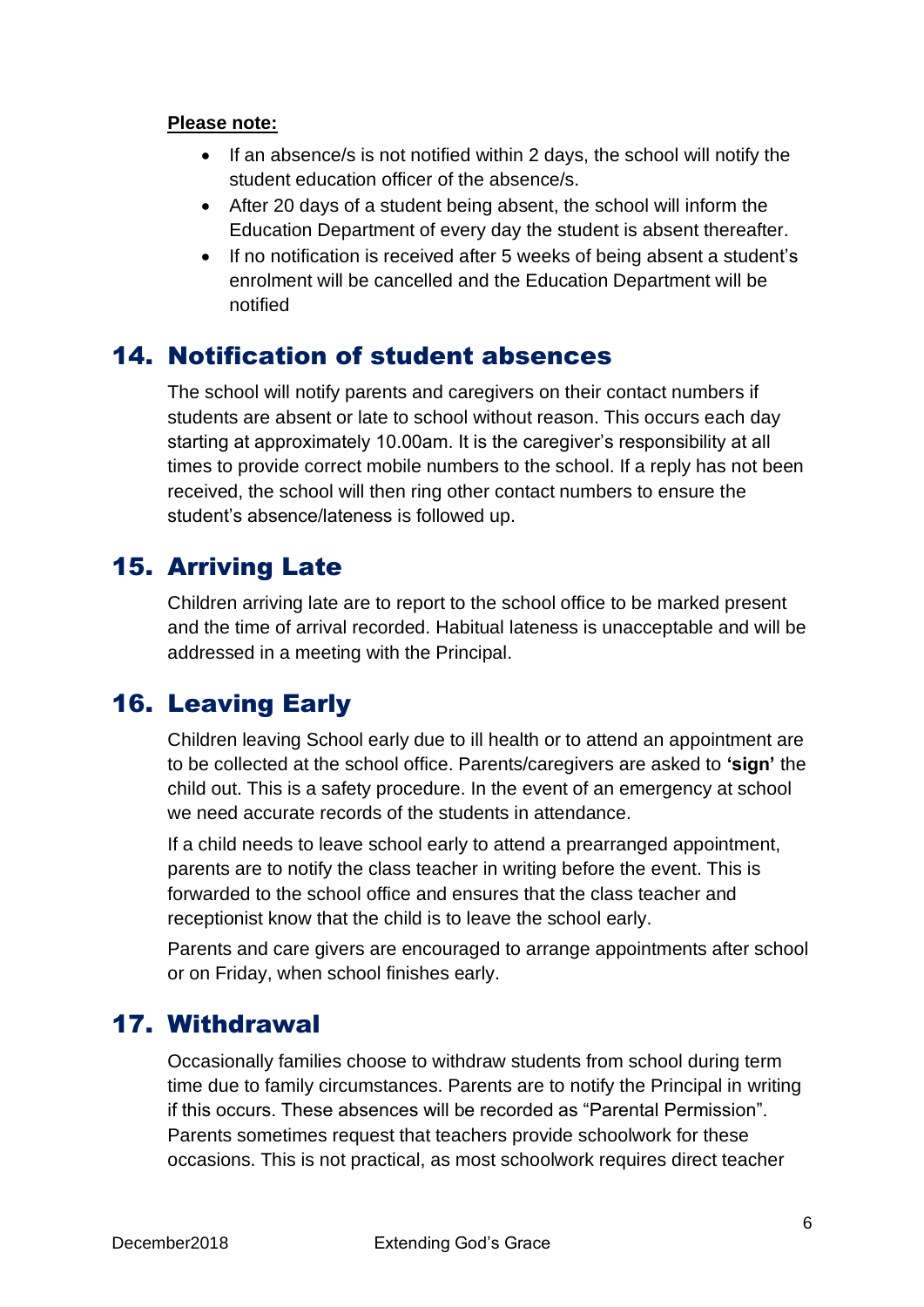instruction, schoolbooks and/or equipment. If the family is travelling, the children are encouraged to keep a journal and logbook.

#### <span id="page-8-0"></span>18. Dress code (uniform)

All students are expected to wear the school uniform, school polo shirt and either black pants, Mid-thigh length shorts or skirt.

During winter students may wear a long sleeve shirt under the polo shirt and the school hoodie or jacket.

- Girls with shoulder length hair, must have their hair tied back.
- Nail polish is not permitted.
- The correct school hat must be worn when outside.
- No jewellery other than a watch and one pair of earrings is to be worn. No long or dangling earrings to be worn for safety purposes.

#### <span id="page-8-1"></span>19. Lost Property

Please ensure that all your children's school items are labelled as this will assist with the speedy return of property.

Items must be labelled with the owner's full name, clearly written in permanent ink in a place where the label cannot be removed. Initials only are not acceptable.

Name tags should be checked regularly as they fade with washing.

Lost property is taken to reception.

#### <span id="page-8-2"></span>20. Medical Support

CAPS Kurrawang is able to support students with a range of medical requirements. The school does not have a school nurse onsite, but the Coolgardie Health Clinic offers support when required.

We are currently trying to secure Dental Health Check-ups for students aged between 5- 12 Years. Parents will be notified of arrangements.

The EARBUS make regular visits to our school throughout each term; they provide regular checks for all students and prescribe scripts for medicine when needed. They will also write referrals to the Ear, Nose and Throat (ENT) Doctor if needed, and will schedule the ENT Doctor to visit the school to see the students and assess their needs.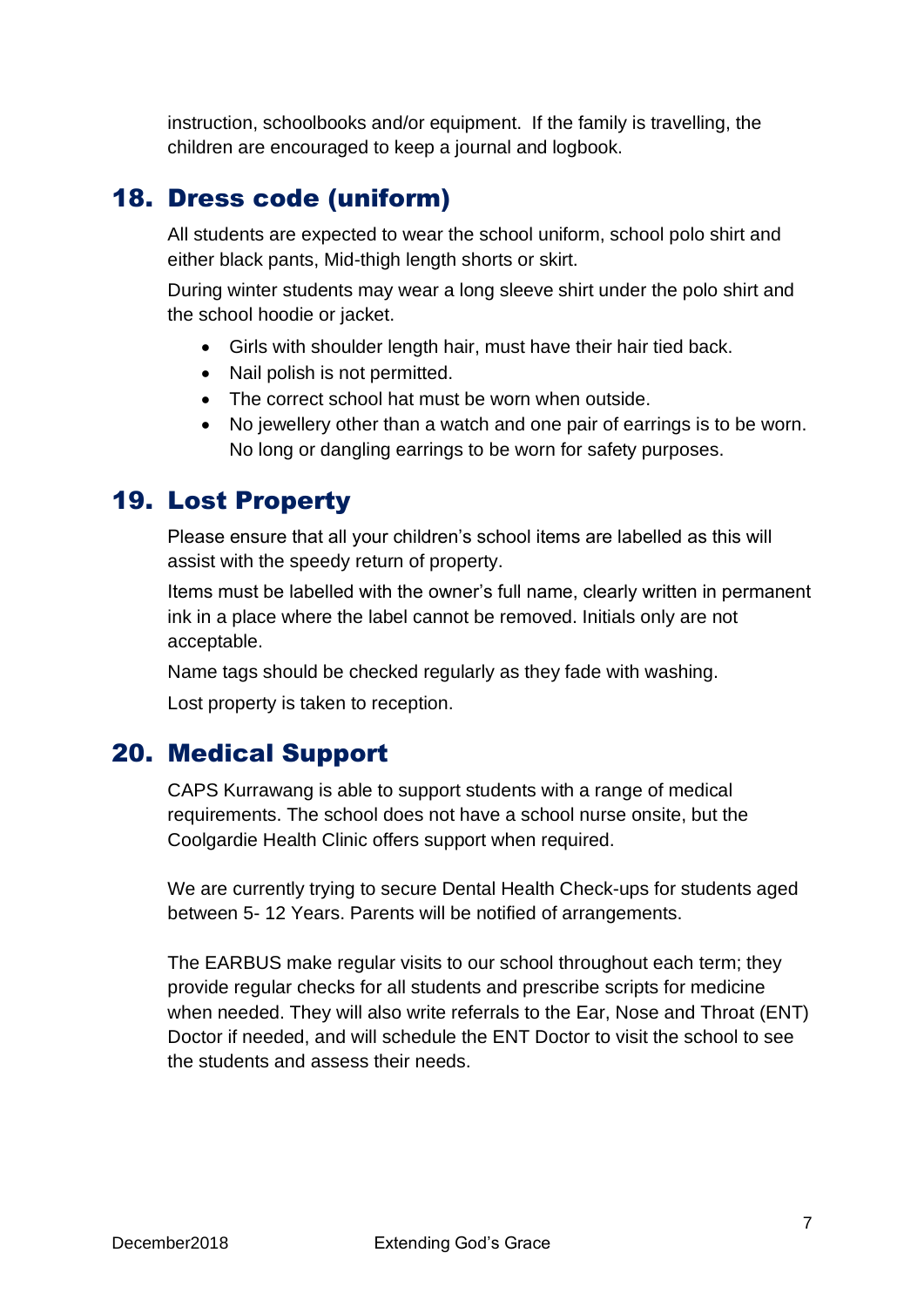#### <span id="page-9-0"></span>21. Medication at School

The medication should be in the original packet with the pharmacist's label indicating the name of the student, dosage, frequency of the medication and the use by date. Prescription medication must also have the name of the doctor prescribing it. The medication should be delivered to the office. Records of the administration of the medication are kept in sickbay. Unused medication will be returned to parents. Children with asthma will keep their puffers with them or give it to their class teacher. Parents of children with asthma are required to complete an Asthma medication form at the commencement of each school year.

#### <span id="page-9-1"></span>22. Sickness or Accident at School

If your child is sick or injured at school, every attempt will be made to contact you and the emergency contact people you have specified. Therefore it is the responsibility of the parent to ensure you are contactable. However, should staff be unable to reach you and deem medical attention necessary, the appropriate measures will be taken. The school has a number of fully qualified First Aid Officers.

The school will not hesitate to call the ambulance should it be deemed necessary. Our first concern is always for the children's safety and well-being.

Please DO NOT send your children to school if they are sick, we do not have the facilities or staff to care for them.

Sickbay is available for short term care only (up to 1.00pm only). Staff are able to provide first aid only and are not qualified to diagnose illnesses.

A list of exclusion times for various diseases is displayed in sickbay and a copy can be obtained at the school office.

#### <span id="page-9-2"></span>23. Infectious Diseases

Children with infectious diseases should not attend school until treatment has been completed and the necessary exclusion period has elapsed.

If it is suspected that your child has a contagious condition you will be contacted immediately to take your child home.

#### <span id="page-9-3"></span>24. Christian Studies

All students will participate in Christian Studies at this school. Devotions are offered four times per week at the beginning of everyday and explicitly for an hour during the week.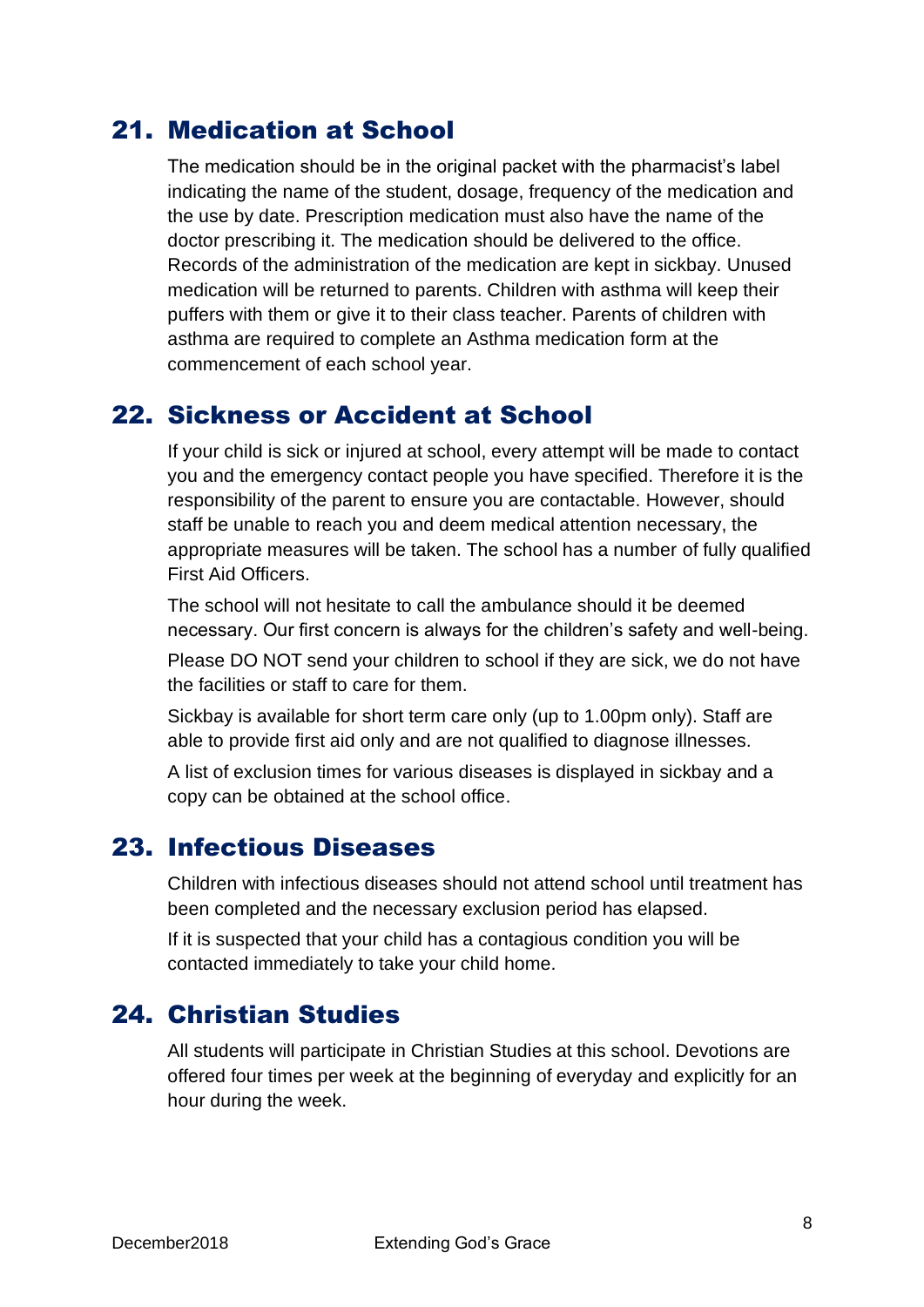# <span id="page-10-0"></span>25. Pastoral Care

At CAPS Kurrawang we attempt to ensure that a very supportive environment surrounds students as they progress through the school. A range of strategies are in place to assist students to be confident and comfortable in a safe environment. Some of these strategies include; regular check-ins with the Principal, a buddy program, regular devotions, rewards programs and a clear discipline program.

With all teachers taking a pastoral role for the students in their care the learning environment is overwhelmingly positive.

#### <span id="page-10-1"></span>26. Parent Helpers in the Classroom

Parent help in the classroom is beneficial to the teacher, children and parents. Children like to know that their parents are interested in their education, parents learn about outreaching program and children's development, and teachers are able to plan a variety if they have parent help.

We ask parent helpers to:

- Be mindful of the safety, privacy and child protection policies.
- Refer children displaying inappropriate behaviours or not following instructions, to the class teacher.
- Discuss any concerns they may have with the classroom teacher.
- Remember that each child is unique and will develop in different ways and at different rates. Whatever a parent helper observes about an individual child's progress or behaviour, must be kept confidential.

Parents are asked to make arrangements for younger siblings so they may focus on supervising the children in their group. If child-minding arrangements for your other child/ren fall through, please inform the school that you will not be able to attend that day.

It is also important to note that it is not always possible for a child to be in their parents' group. If a child finds this distressing, the class teacher may request that the parent does not assist in the classroom; there are other ways parents may help.

#### <span id="page-10-2"></span>27. Parents on Excursions, Camp, Sports Days

Parents are an essential part of our school community and without their help it would be difficult to run carnivals, excursions or camps.

The children are taught to treat all adults at the school and school functions with the same respect due to school staff.

If a parent has a problem with a student in their care on an excursion, camp or sport activity the parent needs to: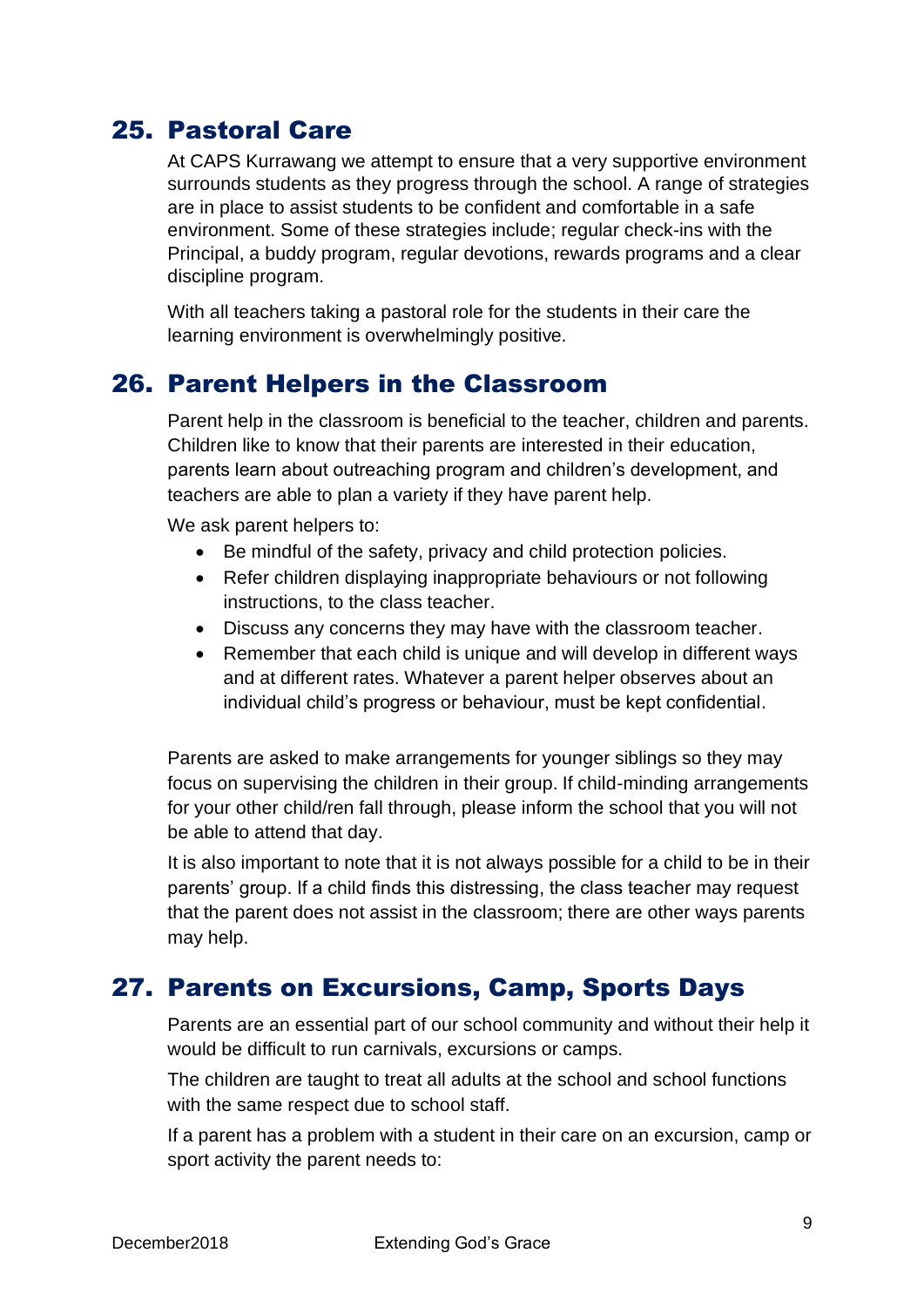- 1 Remind the child of the appropriate behaviour.
- 2 Warn the child that if the behaviour continues, he/she will be reported to the teachers in charge and principal.
- 3 Ensure that the principal is informed if the behaviour continues.
- 4 Keep any problems **confidential**.

#### <span id="page-11-0"></span>28. Parent Concerns

If parents, students or the community have any concerns regarding the staff or processes of CAPS Kurrawang, please read our *Parent, Student and Community Concerns or Complaints* **Policy**.

This policy outlines the steps you need to take to raise your concerns with the school or staff member. Below is a brief outline of the steps taken to place and address any concerns

- 1. Collect a Complaint form from reception and return at your earliest convenience
- 2. Meeting with the Principal
- 3. Written outcome from meeting
- 4. If the decision is unresolved a second meeting with Principal
- 5. Mediation if required
- 6. Refusal for mediation or fails to resolve issue
- 7. Principal will submit complaint to the Board
- 8. Board to advise decision in writing
- 9. Appeal Board decision
- 10.Mediation

#### <span id="page-11-1"></span>29. Conflict Resolution

From time to time, a child or parent may experience difficulties or misunderstandings with a member of staff, another parent or student. Our goal in conflict resolution is to maintain mutual understanding and respect or restore the relationship between parties. The school encourages the following approach:

- If your child has a problem with another child inform the class teacher. Disagreements between children, if left unresolved, can escalate. Staff members need to know if a problem exists. Parents are advised not to approach the family of the other child as this can increase the problem, but to inform the school if your child has disclosed the information to you so the school can handle the matter appropriately and quickly to avoid escalation of the issue.
- If you or your child have a problem with a member of staff, approach that person with a view to resolving the difference. Discuss the matter respectfully and privately. Remember, there are always two sides to any issue.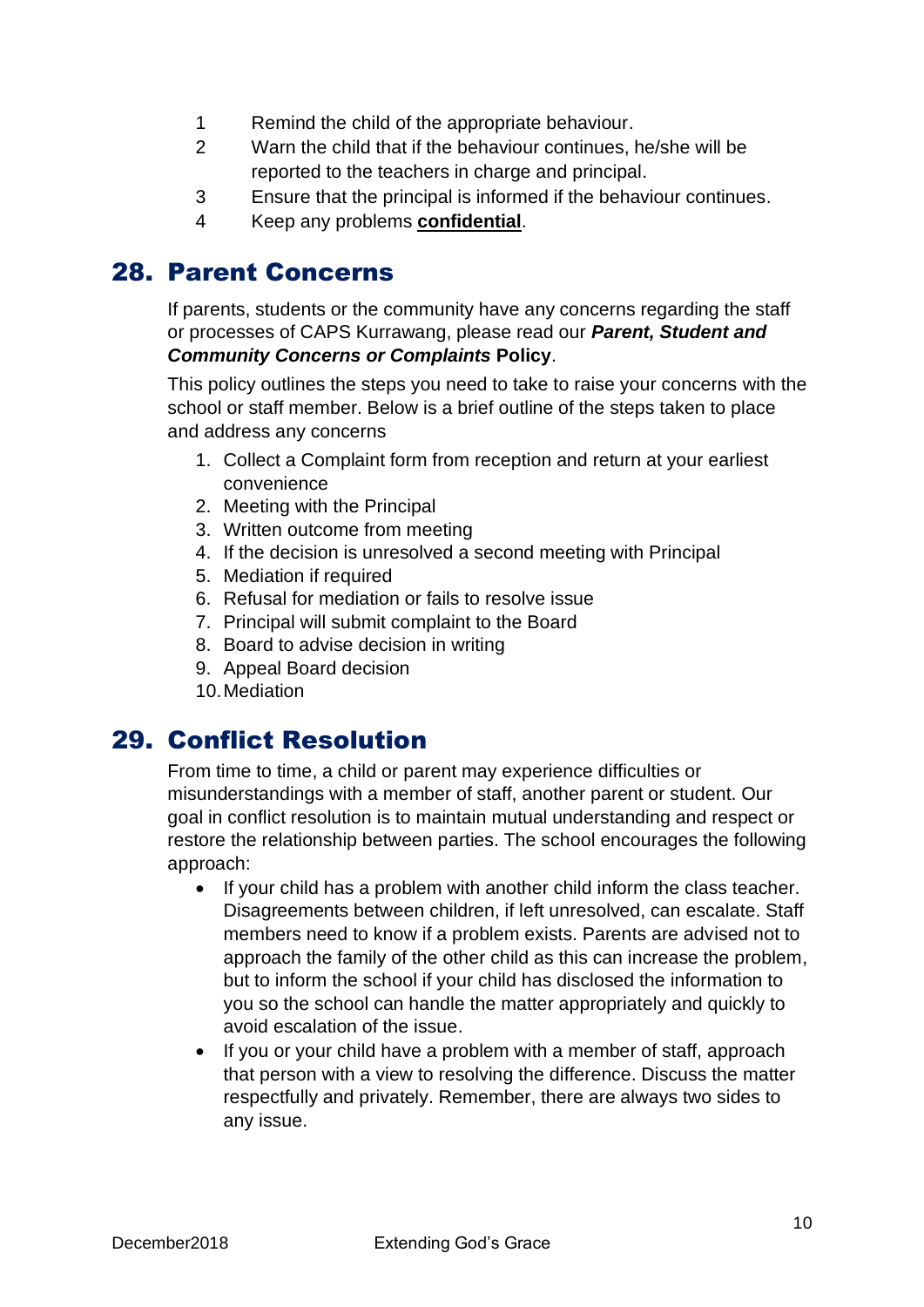• If you are not satisfied that the situation has been resolved or if you prefer to discuss the matter with the Principal please make an appointment.

#### **Please remember:**

- A problem left unresolved will not disappear it may well grow out of all proportion to the original problem.
- There are two sides/perspectives or points of view on any issue.
- We are often offended by jumping to conclusions or reading a motive into a person's actions, which were simply not intended.
- Discussing the issue with other parties rather than the person who offended or upset you will not resolve the problem, it leads to rumours and gossip which is harmful to all concerned.
- A child's perspective is just that…a child's perspective. Their feelings are valid, but their understanding is a child's understanding.

#### **Please Note:**

• **If conflicts are not resolved in respectful manner by parents and or carers your child/ren's enrolment may be terminated.**

#### <span id="page-12-0"></span>30. Boundaries

The school boundaries are identified by the fence. Students are not allowed to leave the school grounds unless supervised by teaching staff. It is imperative that your children realise it is unacceptable for them to leave the school grounds for any reason their safety.

#### <span id="page-12-1"></span>31. Assemblies & Events

Assemblies are held once per term, these are conducted by the students and each class is assigned an assembly to perform an item. Other Events may arise during each term to which a notice will be included in our fortnightly newsletter and permission slips sent out when needed.

Parents are most welcome to attend these celebrations and dates. All school events are detailed on the school website, noticeboard and via text.

#### <span id="page-12-2"></span>32. Bus (School vehicles)

In the interest of convenience, our School provides a bus service to ensure easy access for students. Our transport runs from Kalgoorlie and Coolgardie. The bus service is not an entitlement and all who use the bus are expected to adhere to rules for the safety of all passengers, including the driver.

The school encourages parents to reinforce the following;

• Students are to be ready and waiting prior to their pick up time. The bus will not be able to return.